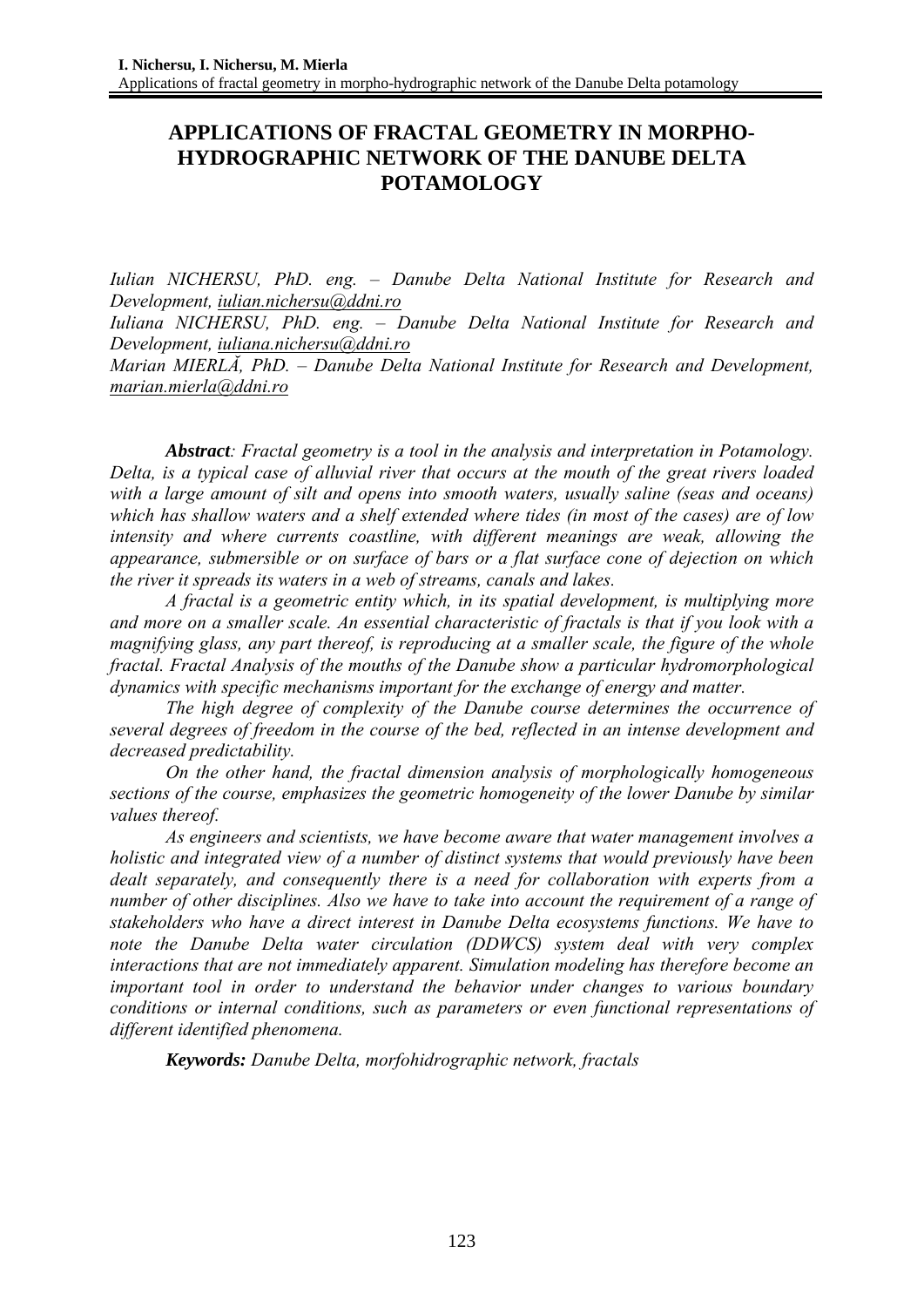#### **1. Introduction**

A fractal can be simply understood as a model where there are smaller models but similar, for example, the geographical characteristics of morphohydrographic networks, and maps at scales much larger than models of maps at small scales for the same geographic region. This article tries to argue and provide evidence for the applicability of fractal theory in the study of the Delta morphohydrographic network.

Fractal structure is a basic feature of the geographical phenomena, whether natural or manmade, that make reality might be mapped by large-scale map through the process of generalization - otherwise fractal nature underlying mapping process by introducing key concepts, like fractal recursion and self-similarity, ratio scaling and the exponent scaling.

Almost all chaotic systems can be quantified by the fractal dimension. Fractal dimension is a fraction, which describes how an object occupies a space. Objects in space (and the systems that create them) are infinitely complex. Depending on the scale at which the object is examined there will be different levels of detail. In addition to the levels of detail, most objects in nature have the property of self-similarity, fundamental characteristic of fractals. For this reason, fractals maintain their size, with regard to the used scale. This is evident for natural elements such as: mountains, coastlines, clouds, hurricanes and lightning.

Fractal Dimension Index (FDI) is a tool that applies the principles of chaos theory and fractals. This indicator identifies a method to measure irregular natural objects called fractal dimension calculus. The FDI is based on formulas determined by Mandelbrot and Hurst.

Mandelbrot was the first to apply fractal theory on the different systems in nature. It has also shown that disruption of the dimensional consistency empirical dependence of the length of the river of the surface of the watershed may result from the nature of the river 2D fractal model (Mandelbrot, 1982). This observation underlies this work.

With their appearance, fractals have found wide application areas. They are now found in mathematics, medicine or even cinema. One of the first areas that adopted the fractal theory is geography. (Kalanyos, 2002)

"Fractals" were introduced by Benoit Mandelbrot in his book "Les objets fractals, shapes, Hasard et dimension" (Mandelbrot, 1984). The term comes from the Latin "fractus" - France, fringe (which in turn comes from the verb "break" - to break, to break) and suggests two main differences of fractals to the "classical" mathematical objects, ie: they are smooth but have completely irregular border; not a single piece but are composed of an infinite number of parts, all reduced-scale copies of the whole. (Nikora, 1991)

After the appearance of his article "Fractal objects" Mandelbrot has exhibited extensively his theory in 1982 when he published the book "The Fractal Geometry of Nature". In an attempt to detail the term "fractal" and regular occurrence of the phenomenon in nature, Mandelbrot gave the explaination by the following definition: "a geometrical figure fragmented or broken can be divided into parts so that each of them is (at least approximately) a miniature copy of the whole". (Mandelbrot, 1982)

Alternatively, the idea of Mandelbrot fractal theory began to investigate the structure addressing rivers systems (Tarboton, et al, 1988, La Barbera et al, 1989 or Nikora, 1991). This led to a new feature of the river basin network: the fractal dimension. In general fractal nature manifests itself in two ways:

- character "disheveled" - typical for most drainage networks composed of different degrees tributaries and main course, but also the networks 'distribution' in difluents of varying degrees, as in the case of the Danube Delta,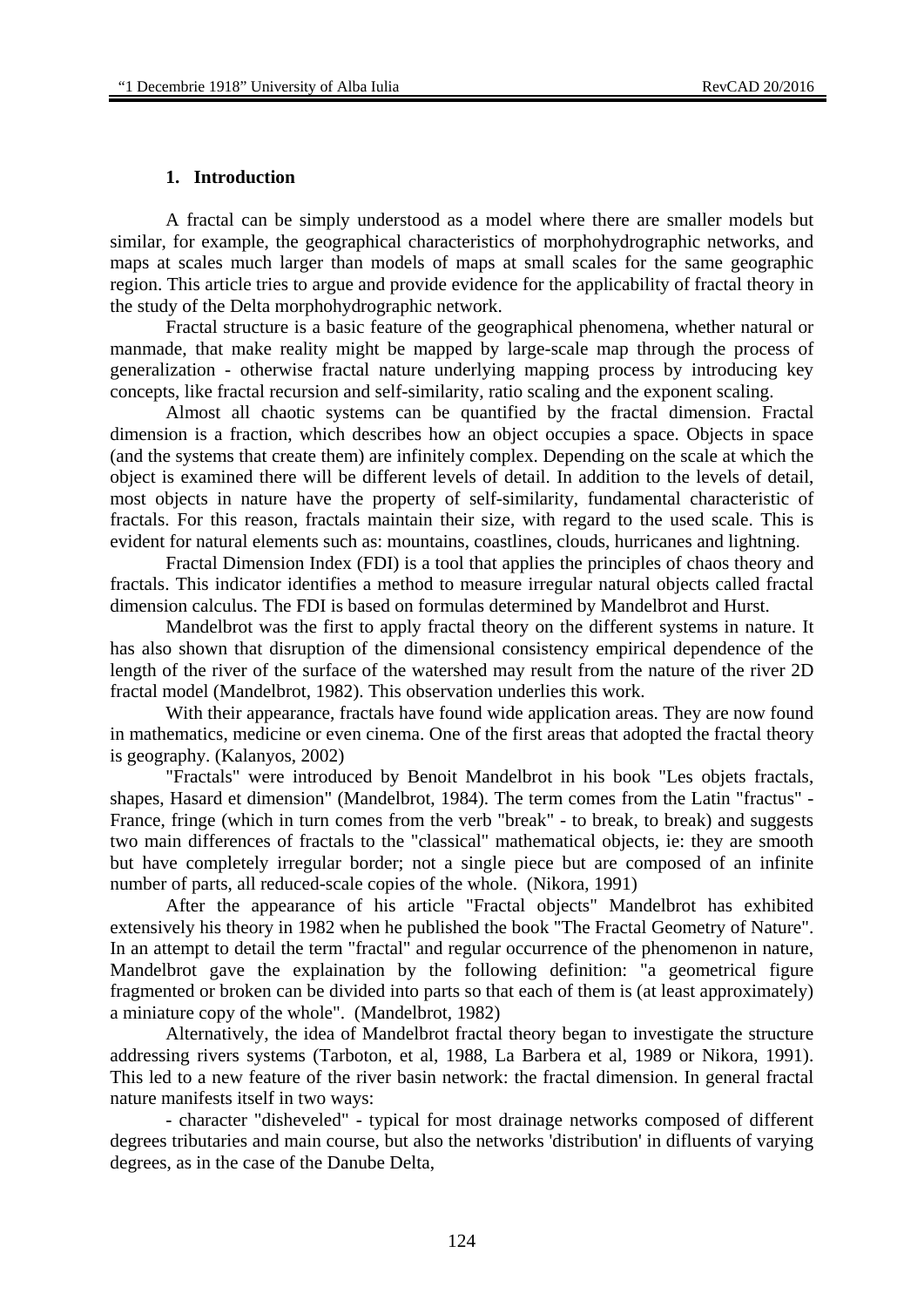- 2D model of individual courses in networks.

There were many different notions dimensions for general sets, some much easier to be calculated and more convenient in applications. This paper focuses only on Hausdorff dimension. Hausdorff introduced the definition of its dimension in 1919, and this was used to study the famous objects such as the Koch snowflake curve. In fact, its definition was based on previous ideas of Carath'eodory. Moreover, it made contributions and applications, particularly in number theory, made by Besicovitch.

It could be given a mathematical provisional definition of a fractal for the Hausdorff dimension as a set strictly exceeds the topological dimension once those terms are defined. However, this is not entirely satisfactory because the rule does not take into account fractals fractals. This use of fractals is mainly due to Benoit Mandelbrot. (\*Lectures on fractals and dimension theory).

The basic idea behind Hausdorff dimension is to generalize the process of measuring a

set by approximating (covering) it with sets whose measure is already known. Especially, the size of the sets used in the measurement process will be manipulated by certain trans-formations, thus making it harder or easier to approximate a set with a covering of small accumulated measure. (\*\* Effective Hausdorff dimension)

This paper aims to identify the geometrical parameters which reflect the internal structure of morphological sections of Sf. Gheorghe Branch of the Danube River, by using the concept of fractals.

## **2. Material and Methods**

To calculate the fractal dimension of the study areas, it was used BENOIT ™ application - TruSoft Inc. BENOIT ™ is a fractal analysis software for Windows that allows calculating fractal dimension and / or Hurst exponent datasets using the choice of method for analyzing similar car models and traces autoafine. A white noise filter (Fourier or Wavelet) and trace generator autoafine are two additional features of the program. BENOIT  $^{TM}$  is an important resource for the study of fractal models and methods and analysis tool for researchers and students analyze data in economics, earth sciences, physics, chemistry, biology and other disciplines. (\*\*\* TruSoft Inc., 2012)

It can be choosen one of the following methods of analysis:

- computing, boxing, information, perimeter, area, and similar self-table model analysis (2D data);

- R / S, power spectral analysis, variogram, roughness length and wavelets analysis of trace autoafine (1D data);

- Data fragmentation size - frequency (1D data).

Filtration is in the program to enable white noise removal from the introduced scheme techniques, using Fourier or Wavelet. The program can also generate traces of synthetic autoafine using a local generator parameters that can be established from the start.

BENOIT <sup>TM</sup> program window is a tool for research and study for anyone interested in fractal properties and data sets. The program automatically calculates the default values for a range of parameters adjustment or performance can control for each parameter. The interactive data packages allow disabling points outside the range of fractal to increase accuracy. (\*\*\* TruSoft Inc., 2012)

The goal of the fractal analysis is to interpret the geomorphological characteristics and to better understand the processes of geomorphological evolution of Sf. Gheorghe branch; to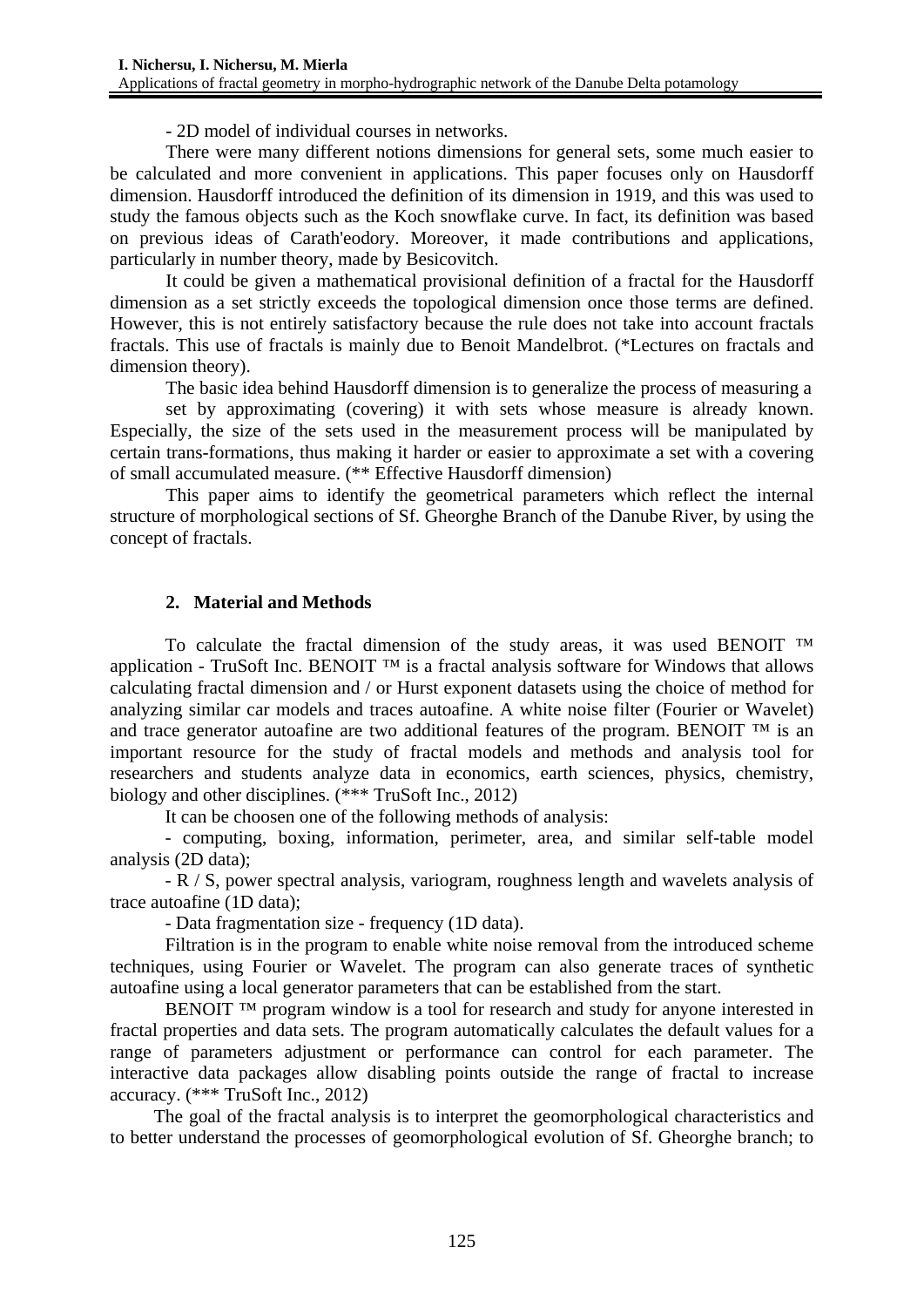identify and describe geomorphological phenomena responsible for any difference or convergence through a fractal dimension; and to classify hydrographical patterns.

According to the geological and geomorphological characteristics, the Delta indices, the low fractal indices reveal a prevailing tectonic, active or not, while high values of the indices indicates deposition processes / warping / erosion stronger on the inherited landscapes.

Genesis of Sf. Gheorghe arm is a gradual and complex phenomenon and depends on various factors and processes that interact during the long and short time periods: structuring tectonic basin and lithostratigraphic features, data bank erosion and development of channels and islands, soil and climate factors.

From this study results Sf. Gheorghe is possible to obtain from the fractal dimension, the primary and secondary processes behind modeling, distinguishing dynamic morphological events responsible both for the arms' morphology and for the identification of the predominant phenomenon. In fact, the fractal dimension  $D = 1$ , characterizing the Euclidean dimension of a line, can be compared with the theoretical value obtained for a high geometric regularity (in this case a large number of hydraulic interventions for regulating the meanders). In nature, in the specific case of a hydrographic network where the D~1 (low value) can be value-oriented forms of a monodirectional genesis. Instead, a fractal dimension greater than 1 shows the characteristics of a heavy curved segment (meandered course). In this case, the fractal dimension is given the large number of meander and islands (erosion and deposition), characterized by solid and liquid flow variations.

In short, on this basis, the whole of the value of fractal dimension indicates the primary processes (eg direct form due to tectonic or older), while the decimal part indicates the secondary (eg irregular shape due to clogging or erosion).

Fractal analysis is a valuable tool that can examine and describe the course of the Sf. Gheorghe arm. The application of fractal geometry provides a methodological and quantitative contribution to detail the analysis of the relationship between the geomorphological processes and the degree of convolution of the arm, in order to develop the scenarios of its development.

In order to determine the fractal dimension corresponding to study area, we analysed the evolution of Sf Gheorghe branch, using the first existing map- Hartley's map (Figure 1).



Figure 1. Danube Delta Map 1870 – Hartley: Ismail and Sf. Gheorghe splits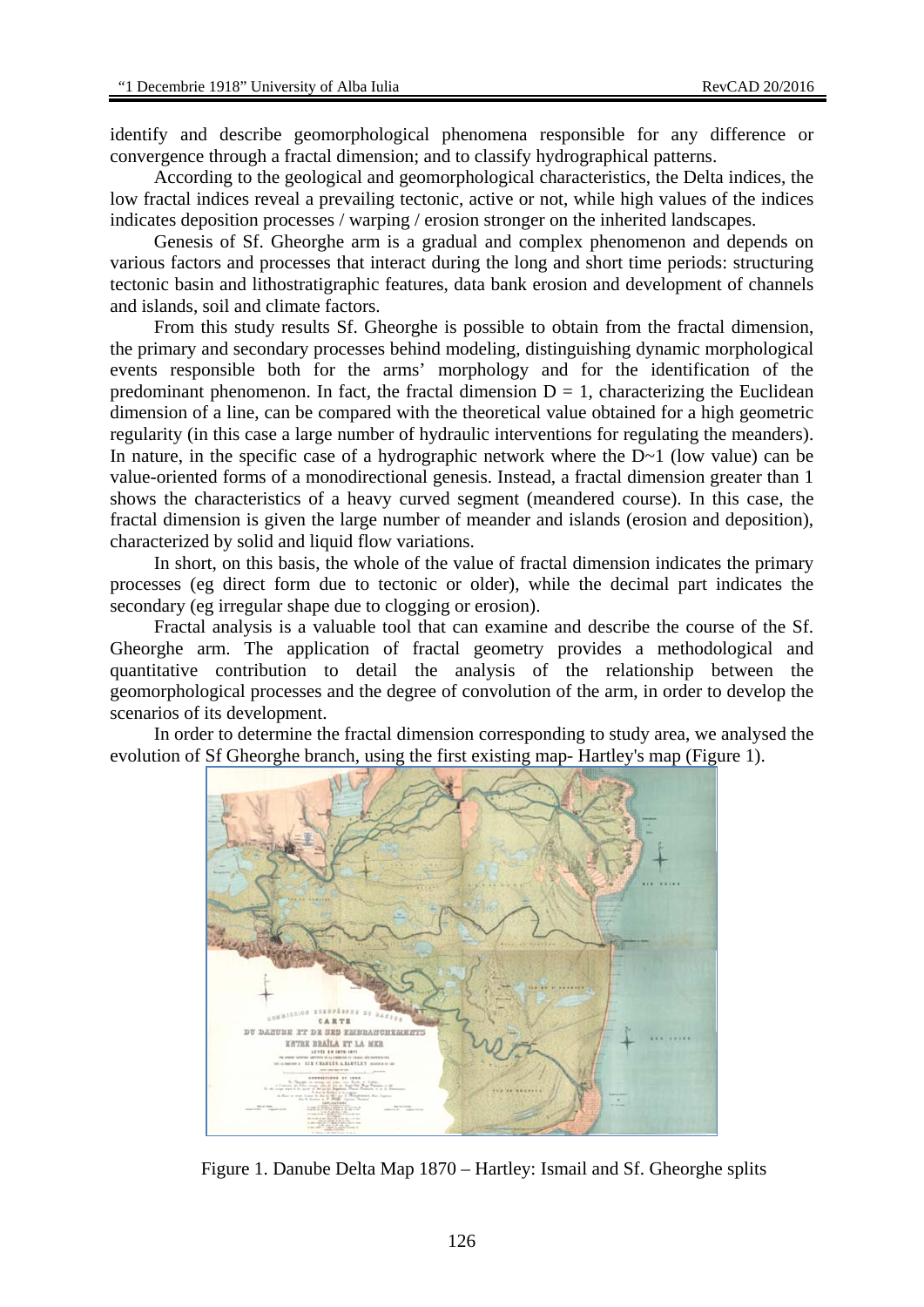(European Comission of the Danube, 1870-1871)

Based on this map, we digitized the naturally Danube, before the hydraulic interventions. For this, we used ArcGIS software (for georeferencing the map and bringing it to scale) and Corel Draw (to digitize the watercourse on the analyzed sector).

In the process of digitalisation of the map, was obtained a file type \*.cdr containing the digitized banks of Sf. Gheorghe branch.

Subsequently, this file has been converted to image format, \*.bmp black and white. The scheme thus obtained was introduced in the application software Benoit- True Inc. for the automated calculation of the fractal dimension (Figure 2).

|                                                                                                                                                                               | <b>About</b>        |                               | 乳                                                                                                                                                |
|-------------------------------------------------------------------------------------------------------------------------------------------------------------------------------|---------------------|-------------------------------|--------------------------------------------------------------------------------------------------------------------------------------------------|
| Fractal Analysis Methods<br>Self-Similar Patterns<br><b>E</b> BOX DIMENSION<br>C PERIMETER - AREA DIMENSION                                                                   |                     |                               | Comments<br>Box dimension estimation method for self-similar<br>patterns stored in BMP files. Color patterns will be<br>converted to B&W format. |
| C INFORMATION DIMENSION.<br>C MASS DIMENSION                                                                                                                                  | <b>About Benoit</b> |                               | $\Sigma$                                                                                                                                         |
| C RULER DIMENSION<br>Self-Affine Traces<br>C B/S ANALYSIS<br>C POWER SPECTRUM<br>C ROUGHNESS - LENGTH<br>C VARIOGRAM<br>C WAVELETS<br>Data files<br>C FRAGMENTATION DIMENSION |                     | <b>BENOIT</b><br>Version 1.31 | TruSoft Int'l. Inc.<br>Copyright (c) 1997, 1999<br>Id<br>ΩK.<br><b>Aformation about Benoit.</b>                                                  |
| C SELF-AFFINE TRACE GENERATOR<br>C WHITE NOISE TRACE FILTER FOR TRACES                                                                                                        |                     |                               | Push Description of method button to get more information<br>about choosen method.                                                               |
| <b>OK</b>                                                                                                                                                                     |                     |                               |                                                                                                                                                  |

Figure 2. Benoit Software first page

## **3. Results and Disscussions**

Running the previously presented software has led to the result that can be studied on figure 3.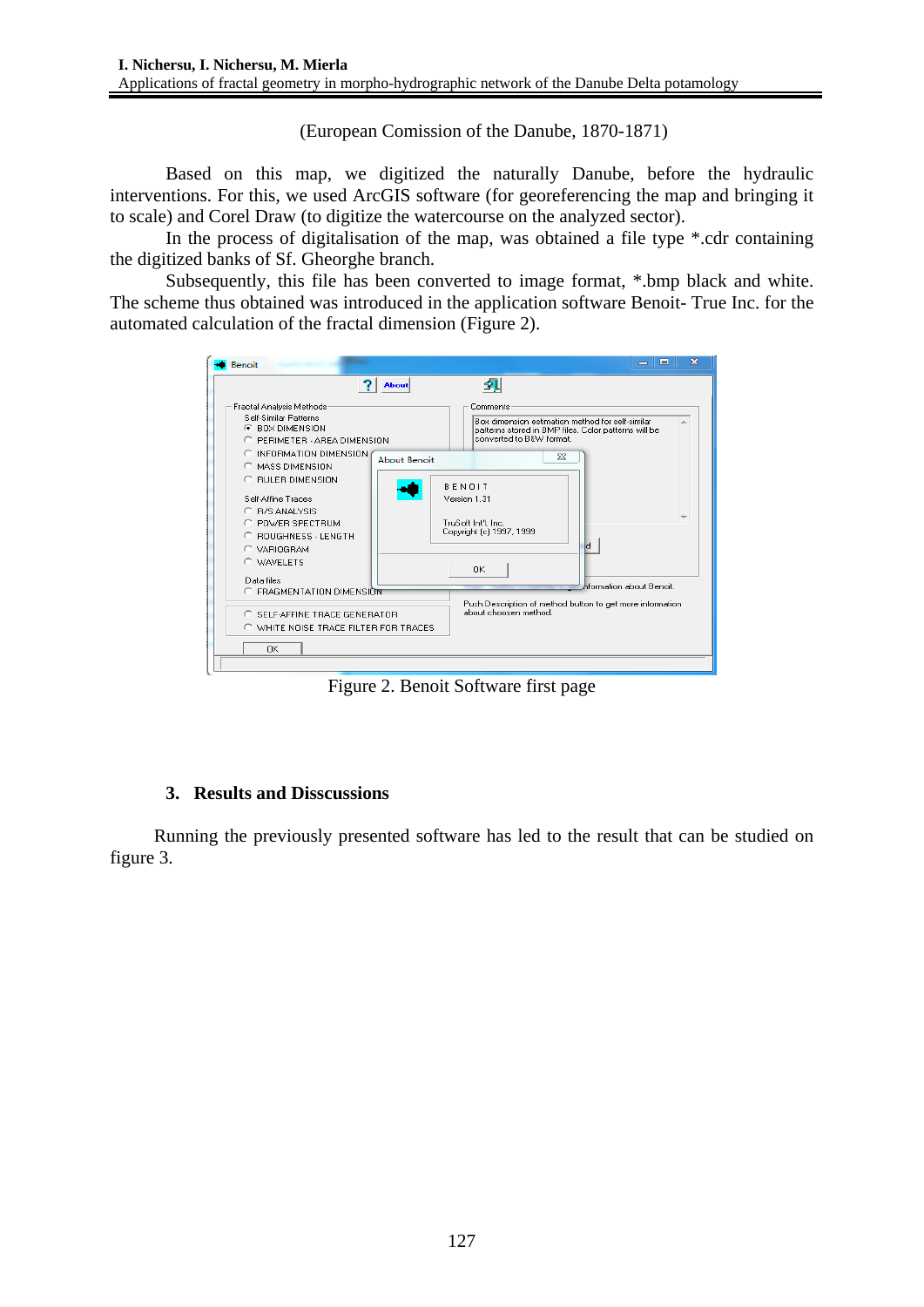

Figure 3. Results of calculation

By running the application for the 1870 Harley Map, we obtained a D- fractal dimension for Sf. Gheorghe equal to 1.2165. It may be noted that this value is close to the ideal value of the rivers in their natural state, 1.2. However, due to the value greater than 1, it is noted the meandered character and deposition of sediments in the arm.

Was applied the same method for calculating the fractal dimension of the current form of Sf. Gheorghe. As the current geographical information, we introduced the digital cartographic high resolution ortophotoplans collected in 2011, with accurency of 25 cm. After georeferencing and digitizing the orthophotoplans and after converting the files to the required form of application Benoit, we obtained an outline of the homogeneous segments analyzed. It followed the introduction of the scheme obtained (Figure 4) in the BENOIT program, with the following results:

| <b>Benoit - Box Dimension Estimation Method</b>                                                                                                                                                                       | $\mathbf{Z}$<br>- 0                                                                                 | Benoit - Box Dimension Estimation Method                                                                                                                                                                                                                        | $\qquad \qquad \Box$<br>$\mathbf{x}$                                                                |
|-----------------------------------------------------------------------------------------------------------------------------------------------------------------------------------------------------------------------|-----------------------------------------------------------------------------------------------------|-----------------------------------------------------------------------------------------------------------------------------------------------------------------------------------------------------------------------------------------------------------------|-----------------------------------------------------------------------------------------------------|
| 96<br><b>DEFAULT</b><br>scale<br><b>修START</b><br>units<br><b>PLACEMENT</b>                                                                                                                                           | 红<br><b>About</b>                                                                                   | soale<br>?<br>$\trianglelefteq$<br><b>DEFAULT</b><br><b>SSTART</b><br>Э<br><b>About</b><br>`units!<br><b>PLACEMENT</b>                                                                                                                                          | 团                                                                                                   |
| $\Box$<br>$\Sigma$<br>$\qquad \qquad \Box$<br>Side-length of largest box<br>1066<br>÷<br>C Logarithmic axes<br>C Arithmetic axes                                                                                      | Pattern size<br>Width (in pixels):<br>8019<br>4267<br>Height (in pixels):                           | $\Sigma$<br>$\Box$<br>Side-length of largest box<br>$\qquad \qquad \Box$<br>1066<br>E<br>C Logarithmic axes<br>Arithmetic axes                                                                                                                                  | Pattern size<br>Width [in pixels]:<br>8019<br>Height (in pixels):<br>4267                           |
| Report<br>$1e + 08$<br>- Result of calculations<br>$1e + 07$<br>SD: 0.0118617<br>1.28852<br>Fractal dimension:<br>$16 + 06$<br>Box dimension estimation method<br>Method:                                             | After pressing START the<br>method starts to work with<br>current parameters in this<br>dialog box. | Report<br>$1e + 08$<br>- Result of calculations<br>$1e + 07$<br>SD: 0.0231157<br>1.23092<br>Fractal dimension:<br>$10 + 06$<br>ŏ                                                                                                                                | After pressing START the<br>method starts to work with<br>current parameters in this<br>dialog box. |
| Number of occupied box<br>00000<br><b>POSSOR</b><br>d: \institut\2015\nucleu_if\implementare\faz-<br>File name and path:<br>10000<br>8019x4267<br>Pattern size (pixels):<br>8019x4267<br>1000<br>Pattern size (units) | Help<br>$\Box$<br>$\frac{1}{2}$<br>IMP<br>$\qquad \qquad =$<br>----------                           | Box dimension estimation method<br>Method:<br>Ţ<br>100000<br>d:\institut\2015\nucleu if\implementare\faz-<br>File name and path:<br><b>REGISTER</b><br>10000<br>8019x4267<br>Pattern size (pixels):<br>ъ<br>Jumber<br>8019x4267<br>Pattern size [units]<br>1000 | Help<br>$\Box$<br>53<br>$IMP \nightharpoonup$<br>,,,,,,,,,,                                         |
| 100<br><b>OK</b><br>x<br>1000<br>10000<br>10<br>100<br><b>Box side length</b><br><br>Pixels                                                                                                                           |                                                                                                     | 100<br>0K<br>$\overline{\phantom{a}}$<br>10<br>--------------------------------------<br>-----------------------------<br>10000<br>100<br>1000<br>Box side length<br>Pixels                                                                                     | .<br>---------<br>---------                                                                         |
| Db=1.288 SD=0.011<br>Previous screen                                                                                                                                                                                  | Calculations complete<br>$100\%$                                                                    | Db=1.230 SD=0.023<br>Previous screen<br>d                                                                                                                                                                                                                       | 100%<br>Calculations complete<br>h                                                                  |

Figure 4. Introducing the shape of Sf. Gheorghe arm and the final result of the fractal dimension (a- on the actual state; b- on the future scenario, with islets)

After running the application for the second situation-the orthophotomap 2011, it was obtained the fractal dimention of a omogen segment. Sf. Gheorghe's arm is equal to 1,289. It can be seen that this value has increased thanks to the new structures appearing hydro geomorgologice (islands and canals), increasing the convolution property arm.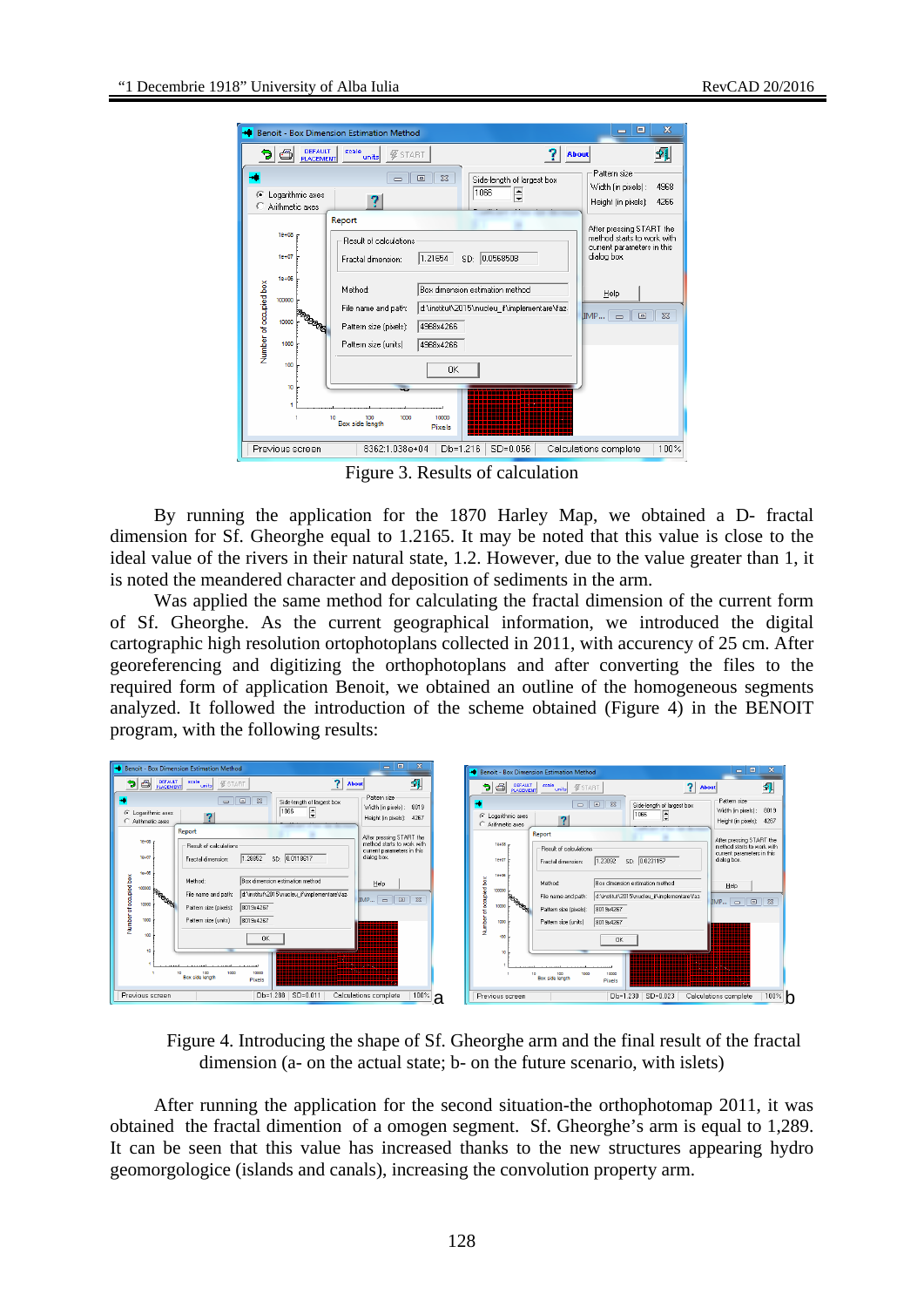Thus, after processing the data available: the map of Sf. Gheorghe's arm in the 1870 and 2011 orthophotomap, finds that, following the work of embankment, the fractal dimension increased from 1.21 to 1.29.

It followed the evolution of the script development arm reviewing the data collected on the dynamics of this area. The proposed scenario provides the extinction meanders and sanitation interventions on areas with hydraulic flow, with the development and emergence of islands on the course arm (in the situation is not interfering in any way). In this case, the fractal dimension has a value of 1.23, indicating a tendency to return the arm to the natural state  $(D = 1.2)$ .

Fractal dimension of the three stage time is within the range of 1- 1.5. This suggests that the morphology of the Sf. Gheorghe arm is the result of recent geomorphological processes (deposition of sediments) over an inherited form and structural control.

Finally, our results suggest growth assumption fractal dimension in correspondence with a gradual transition from a network meandering towards a network channeled right, but other forms encountered due to interventions hydro, corresponding to progressively greater influence processes erosion and morfoselection, which will lead in time (and without hydraulic interventions such as dredging, channel cuts or other) to return meandering shape of the arm. Thus, networks meandering developed by overlapping patterns of current deposit on a landscape inherited but is molded due to hydraulic interventions in the hydrological regime different from the previous situation, but with a tendency to return to its natural state.

## **4. Conclussions**

Using the method of the fractal analysis, it can be analyzed the hydromorphological dynamics of the Danube Delta. The fractal dimension can reveal the influence of the hydrotechnical works and other actions concerning the spatial planning of a river, but also the rivers' property of self-similarity.

The high degree of complexity of the Danube Delta determines the occurrence of several degrees of freedom in the course of the bed and is reflected in an intense development and decreased predictability.

The hypothesis of return of Sf. Gheorghe arm- the case study chosed for this analysis, at the natural state is also confirmed by analysis of fractal dimension, by comparing the three temporal stages (map analysis on Hartley's 1870 map, the 2011 orthophotomap and the short term future scenario). The value of this indicator oscillates on the 3 stages of analysis from 1.21 to 1.29 and 1.23.

Fractal dimension of the three stage time is within the range of 1- 1.5. This suggests that the morphology of the Sf. Gheorghe arm is the result of recent geomorphological processes (deposition of sediments) over an inherited form and structural control.

Finally, our results suggest the growth assumption of the fractal dimension in correspondence with a gradual transition from a meandering network to a right channeled network, but other forms encountered due to hydrotechnical interventions, corresponding to progressively greater influence of the erosion processes and morfoselection, which will lead in time (and without hydraulic interventions such as dredging, channel cuts or other) to the return to the meandering shape of the arm. Thus, the meandering networks developed by overlapping patterns of current deposit on an inherited landscape but molded due to hydraulic interventions in the hydrological regime different from the previous situation, with a tendency to return to its natural state.